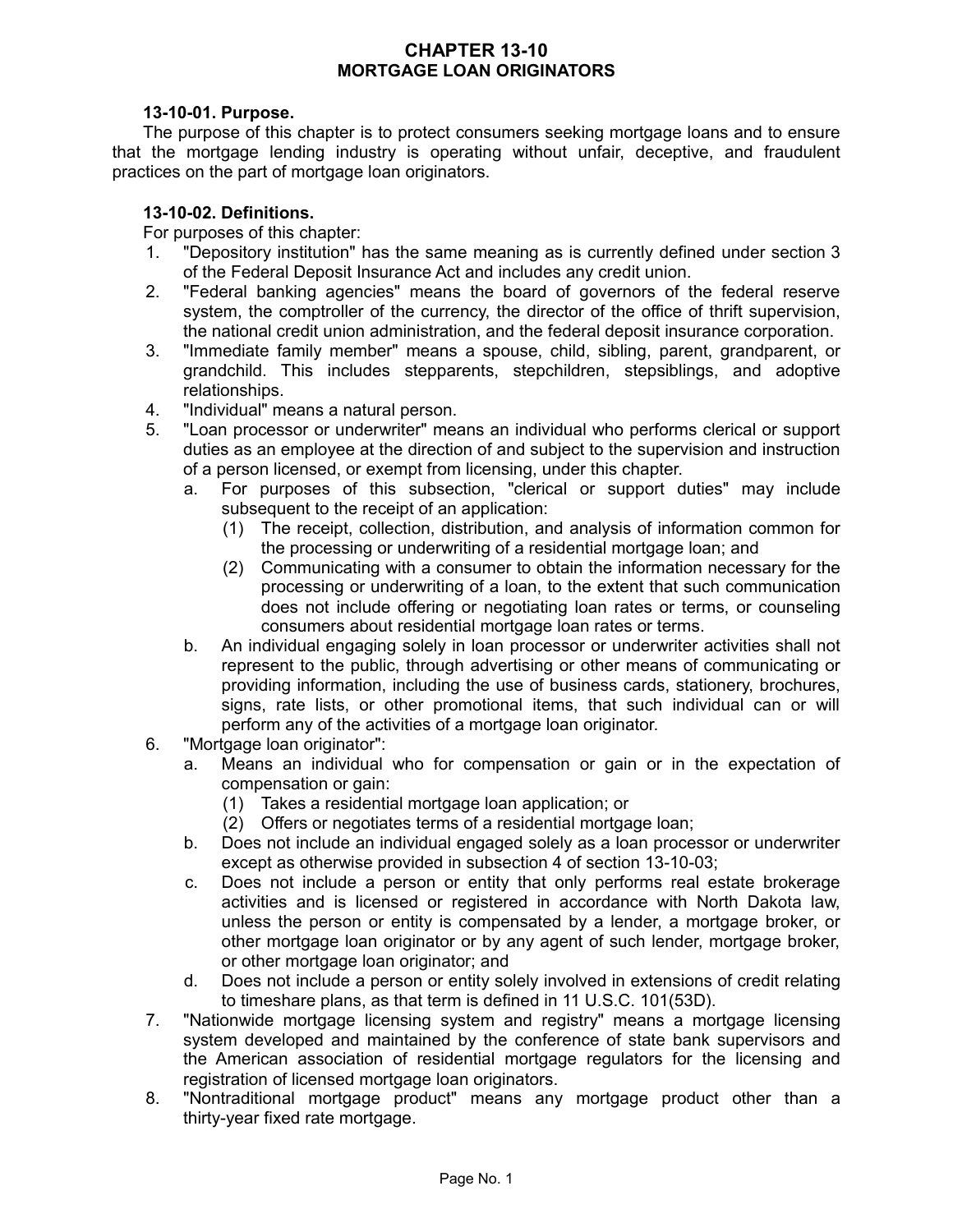- 9. "Person" means a natural person, corporation, company, limited liability company, partnership, or association.
- 10. "Real estate brokerage activity" means any activity that involves offering or providing real estate brokerage services to the public, including:
	- a. Acting as a real estate agent or real estate broker for a buyer, seller, lessor, or lessee of real property;
	- b. Bringing together parties interested in the sale, purchase, lease, rental, or exchange of real property;
	- c. Negotiating, on behalf of any party, any portion of a contract relating to the sale, purchase, lease, rental, or exchange of real property, other than in connection with providing financing with respect to any such transaction;
	- d. Engaging in any activity for which a person engaged in the activity is required to be registered or licensed as a real estate agent or real estate broker under any applicable law; and
	- e. Offering to engage in any activity, or act in any capacity, described in this subsection.
- 11. "Registered mortgage loan originator" means any individual who:
	- a. Meets the definition of mortgage loan originator and is an employee of:
		- (1) A depository institution;
		- (2) A subsidiary that is:
			- (a) Owned and controlled by a depository institution; and
			- (b) Regulated by a federal banking agency; or
		- (3) An institution regulated by the farm credit administration; and
	- b. Is registered with, and maintains a unique identifier through, the nationwide mortgage licensing system and registry.
- 12. "Residential mortgage loan" means any loan primarily for personal, family, or household use that is secured by a mortgage, deed of trust, or other equivalent consensual security interest on a dwelling, as defined in section 103(v) of the Truth in Lending Act, or residential real estate upon which is constructed or intended to be constructed such a dwelling.
- 13. "Residential real estate" means any real property located in North Dakota, upon which is constructed or intended to be constructed a dwelling.
- 14. "Unique identifier" means a number or other identifier assigned by protocols established by the nationwide mortgage licensing system and registry.

# **13-10-03. License and registration required.**

- 1. An individual, unless specifically exempted from this chapter under subsection 2, shall not engage in the business of a mortgage loan originator with respect to any dwelling located in this state without first obtaining and maintaining annually a license under this chapter. Each licensed mortgage loan originator must register with and maintain a valid unique identifier issued by the nationwide mortgage licensing system and registry.
- 2. The following are exempt from this chapter:
	- a. Registered mortgage loan originators, when acting for an entity described in subdivision a of subsection 11 of section 13-10-02 are exempt from this chapter.
	- b. Any individual who offers or negotiates terms of a residential mortgage loan with or on behalf of an immediate family member of the individual.
	- c. Any individual who offers or negotiates terms of a residential mortgage loan secured by a dwelling that served as the individual's residence.
	- d. A licensed attorney who negotiates the terms of a residential mortgage loan on behalf of a client as an ancillary matter to the attorney's representation of the client, unless the attorney is compensated by a lender, a mortgage broker, or other mortgage loan originator or by any agent of such lender, mortgage broker, or other mortgage loan originator.
	- e. An individual who is an employee of a federal, state, or local government agency or housing finance agency and who acts as a loan originator solely pursuant to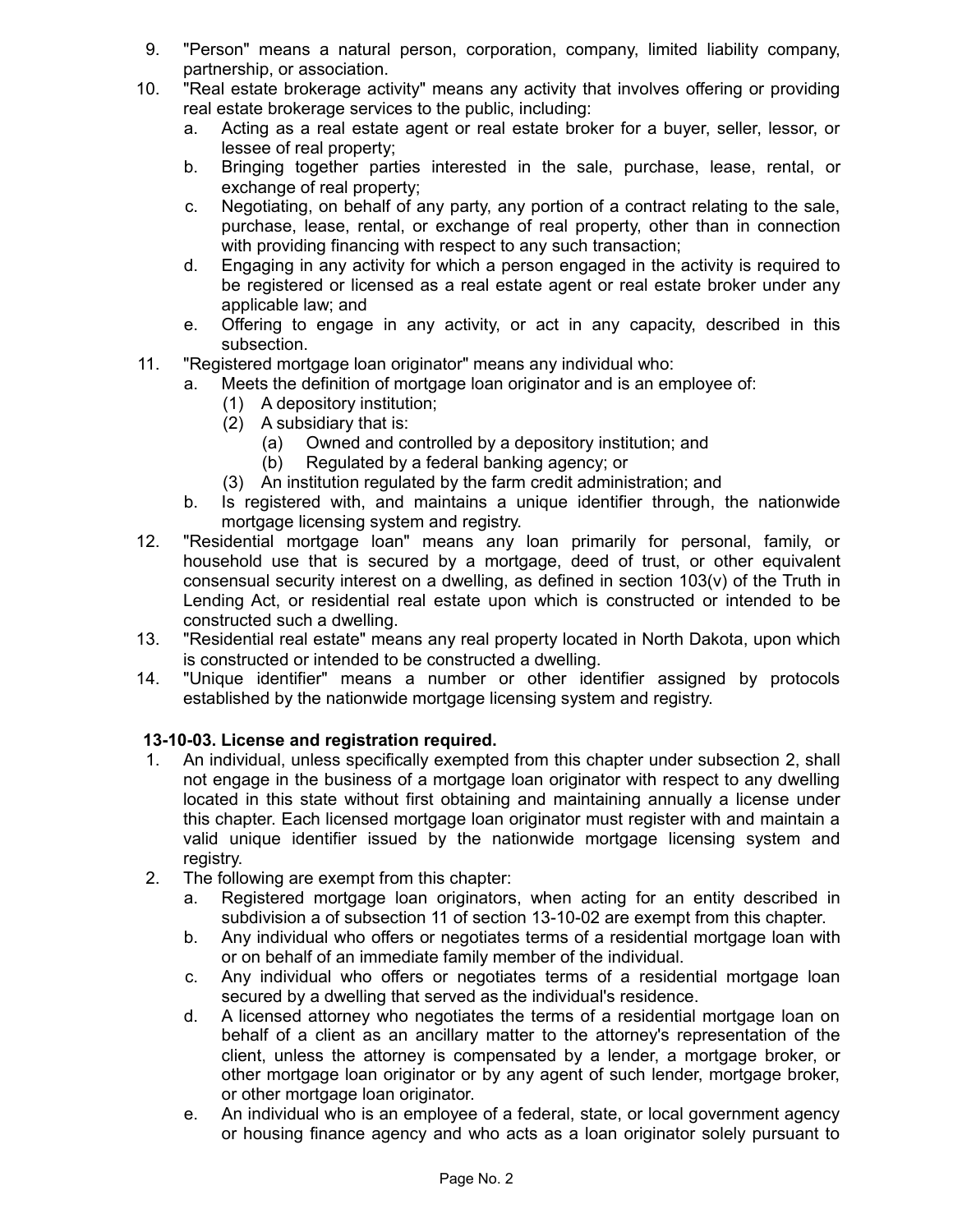that individual's official duties as an employee of the federal, state, or local government agency or housing finance agency in compliance with title 12, Code of Federal Regulations, part 1008, section 1008.103(e)(6).

- f. An individual who is an employee of a bona fide nonprofit organization who acts as a loan originator solely with respect to that individual's work duties to the bona fide nonprofit organization, and who acts as a loan originator solely with respect to residential mortgage loans with terms that are favorable to the borrower in compliance with title 12, Code of Federal Regulations, part 1008, section 1008.103(e)(7).
- 3. A loan processor or underwriter who is an independent contractor may not engage in the activities of a loan processor or underwriter unless such independent contractor loan processor or underwriter obtains and maintains a license under subsection 1. Each independent contractor loan processor or underwriter licensed as a mortgage loan originator must have and maintain a valid unique identifier issued by the nationwide mortgage licensing system and registry.
- 4. To implement an orderly and efficient licensing process, the commissioner may establish licensing rules or regulations and interim procedures for licensing and acceptance of applications. For previously registered or licensed individuals, the commissioner may establish expedited review and licensing procedures.

# **13-10-04. State license and registration application and issuance.**

- 1. Applicants for a license shall apply in a form as prescribed by the commissioner. Each such form must contain content as set forth by rule, regulation, instruction, or procedure of the commissioner and may be changed or updated as necessary by the commissioner in order to carry out the purposes of this chapter.
- 2. To fulfill the purposes of this chapter, the commissioner may establish relationships or contracts with the nationwide mortgage licensing system and registry or other entities designated by the nationwide mortgage licensing system and registry to collect and maintain records and process transaction fees or other fees related to licensees or other persons subject to this chapter.
- 3. In connection with an application for licensing as a mortgage loan originator, the applicant shall, at a minimum, furnish to the nationwide mortgage licensing system and registry information concerning the applicant's identity, including:
	- a. Fingerprints for submission to the federal bureau of investigation and any governmental agency or entity authorized to receive such information for a state, national, and international criminal history background check; and
	- b. Personal history and experience in a form prescribed by the nationwide mortgage licensing system and registry, including the submission of authorization for the nationwide mortgage licensing system and registry and the commissioner to obtain:
		- (1) An independent credit report obtained from a consumer reporting agency described in section 603(p) of the Fair Credit Reporting Act; and
		- (2) Information related to any administrative, civil, or criminal findings by any governmental jurisdiction.
- 4. For the purposes of this section and in order to reduce the points of contact which the federal bureau of investigation may have to maintain for purposes of subsection 3, the commissioner may use the nationwide mortgage licensing system and registry as a channeling agent for requesting information from and distributing information to the department of justice or any governmental agency.
- 5. For the purposes of this section and in order to reduce the points of contact which the commissioner may have to maintain for purposes of subsection 3, the commissioner may use the nationwide mortgage licensing system and registry as a channeling agent for requesting and distributing information to and from any source so directed by the commissioner.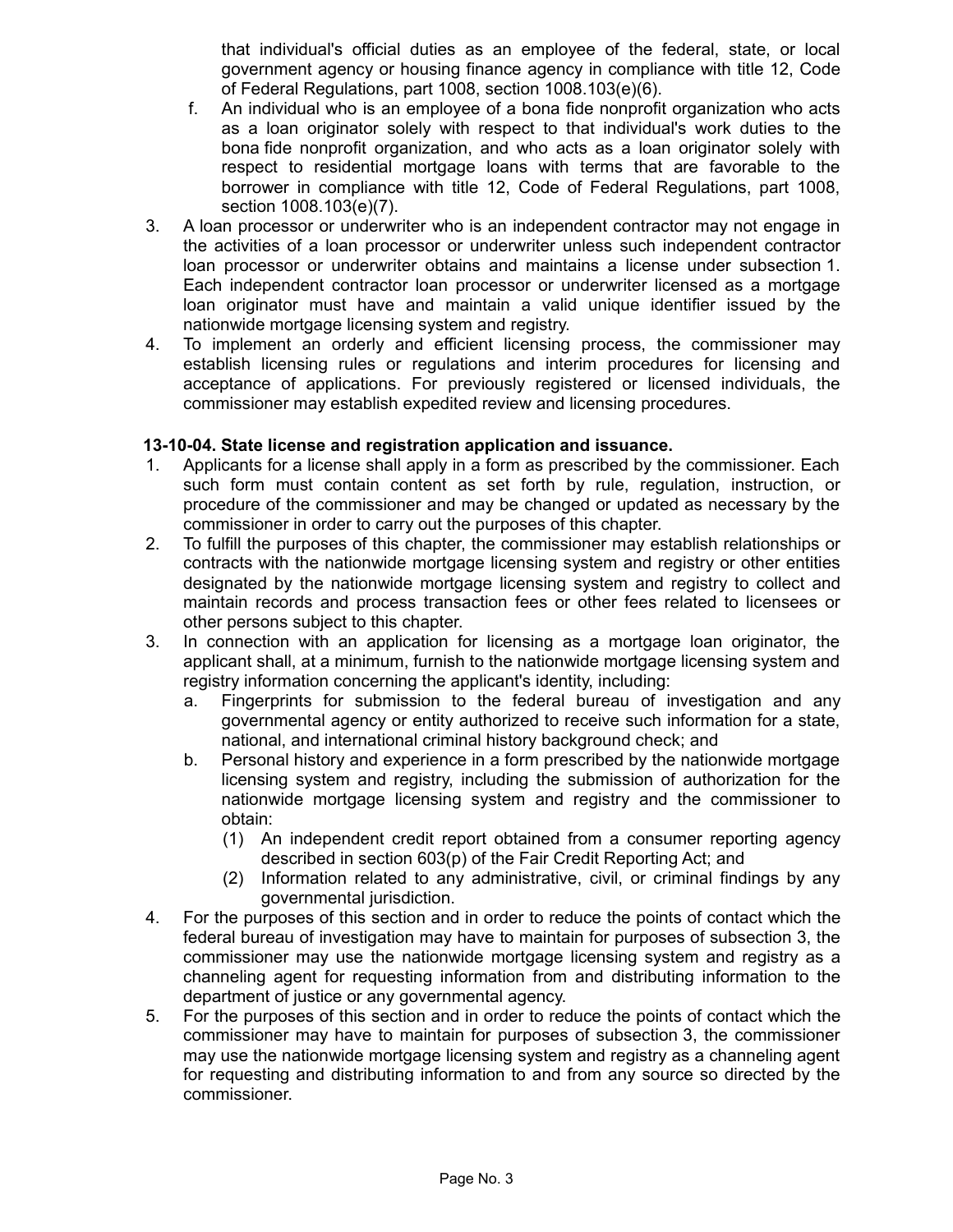# **13-10-05. Issuance of license.**

The commissioner shall not issue a mortgage loan originator license unless the commissioner makes at a minimum the following findings:

- 1. The applicant has never had a mortgage loan originator license revoked in any governmental jurisdiction, except that a subsequent formal vacation of such revocation shall not be deemed a revocation.
- 2. The applicant has not been convicted of, or pled guilty or nolo contendere to, a felony in a domestic, foreign, or military court:
	- a. During the seven-year period preceding the date of the application for licensing and registration; or
	- b. At any time preceding such date of application, if such felony involved an act of fraud, dishonesty, or a breach of trust, or money laundering;
	- c. Provided that any pardon of a conviction shall not be a conviction for purposes of this subsection.
- 3. a. The applicant has demonstrated financial responsibility, character, and general fitness such as to command the confidence of the community and to warrant a determination that the mortgage loan originator will operate honestly, fairly, and efficiently within the purposes of this chapter.
	- b. For purposes of this subsection, a person has shown that that person is not financially responsible when that person has shown a disregard in the management of that person's own financial condition. A determination that an individual has not shown financial responsibility may include:
		- (1) Current outstanding judgments, except judgments solely as a result of medical expenses;
		- (2) Current outstanding tax liens or other government liens and filings;
		- (3) Foreclosures within the past three years; and
		- (4) A pattern of seriously delinquent accounts within the past three years.
- 4. The applicant has completed the prelicensing education requirement described in section 13-10-06.
- 5. The applicant has passed a written test that meets the test requirement described in section 13-10-07.
- 6. The applicant has met the net worth and surety bond requirements under section 13-10-13.

# **13-10-06. Prelicensing and relicensing education of loan originators.**

- 1. To meet the prelicensing education requirement referred to in subsection 4 of section 13-10-05, a person shall complete at least twenty hours of education approved in accordance with subsection 2, which must include at least:
	- a. Three hours of federal law and regulations;
	- b. Three hours of ethics, which shall include instruction on fraud, consumer protection, and fair lending issues; and
	- c. Two hours of training related to lending standards for the nontraditional mortgage product marketplace.
- 2. For purposes of subsection 1, prelicensing education courses must be reviewed and approved by the nationwide mortgage licensing system and registry based upon reasonable standards. Review and approval of a prelicensing education course must include review and approval of the course provider.
- 3. Nothing in this section precludes any prelicensing education course, as approved by the nationwide mortgage licensing system and registry, which is provided by the employer of the applicant or an entity that is affiliated with the applicant by an agency contract or any subsidiary or affiliate of such employer or entity.
- 4. Prelicensing education may be offered in a classroom, online, or by any other means approved by the nationwide mortgage licensing system and registry.
- 5. The prelicensing education requirements approved by the nationwide mortgage licensing system and registry in subsection 1 for any state shall be accepted as credit toward completion of prelicensing education requirements in North Dakota.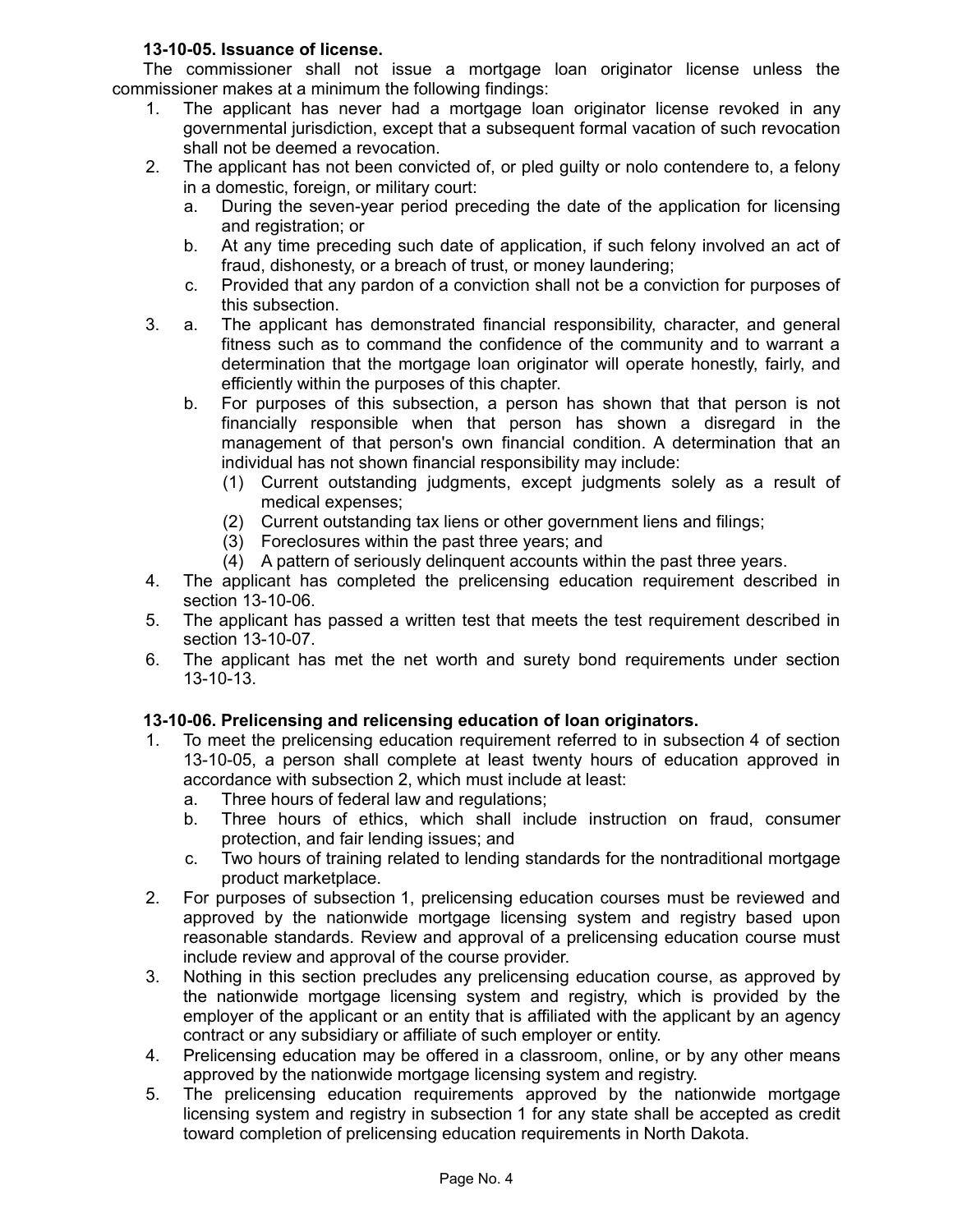6. A person previously licensed under this chapter after the effective date of this chapter applying to be licensed again must prove that that person has completed all of the continuing education requirements for the year in which the license was last held.

# **13-10-07. Testing of loan originators.**

- 1. In order to meet the written test requirement referred to in subsection 5 of section 13-10-05, an individual must pass, in accordance with the standards established under this subsection, a qualified written test developed by the nationwide mortgage licensing system and registry and administered by a test provider approved by the nationwide mortgage licensing system and registry based upon reasonable standards.
- 2. A written test shall not be treated as a qualified written test for purposes of subsection 1 unless the test adequately measures the applicant's knowledge and comprehension in appropriate subject areas, including:
	- a. Ethics;
	- b. Federal law and regulation pertaining to mortgage origination;
	- c. State law and regulation pertaining to mortgage origination; and
	- d. Federal and state law and regulation, including instruction on fraud, consumer protection, the nontraditional mortgage marketplace, and fair lending issues.
- 3. Nothing in this section prohibits a test provider approved by the nationwide mortgage licensing system and registry from providing a test at the location of the employer of the applicant or the location of any subsidiary or affiliate of the employer of the applicant or the location of any entity with which the applicant holds an exclusive arrangement to conduct the business of a mortgage loan originator.
- 4. a. An individual shall not be considered to have passed a qualified written test unless the individual achieves a test score of not less than seventy-five percent correct answers to questions.
	- b. An individual may retake a test three consecutive times, with each consecutive taking occurring at least thirty days after the preceding test.
	- c. After failing three consecutive tests, an individual shall wait at least six months before taking the test again.
	- d. A licensed mortgage loan originator who fails to maintain a valid license for a period of five years or longer shall retake the test, not taking into account any time during which individual is a registered mortgage loan originator.

# **13-10-08. Standards for license renewal.**

- 1. The minimum standards for license renewal for mortgage loan originators include the following:
	- a. The mortgage loan originator continues to meet the minimum standards for license issuance under section 13-10-05.
	- b. The mortgage loan originator has satisfied the annual continuing education requirements described in section 13-10-09.
	- c. The mortgage loan originator has paid all required fees for renewal of the license.
- 2. The license of a mortgage loan originator failing to satisfy the minimum standards for license renewal shall expire. The commissioner may adopt procedures for the reinstatement of expired licenses consistent with the standards established by the nationwide mortgage licensing system and registry.

#### **13-10-09. Continuing education for mortgage loan originators.**

- 1. To meet the annual continuing education requirements referred to in section 13-10-08, a licensed mortgage loan originator shall complete at least eight hours of education approved in accordance with subsection 2, which must include at least:
	- a. Three hours of federal law and regulations;
	- b. Two hours of ethics, which shall include instruction on fraud, consumer protection, and fair lending issues; and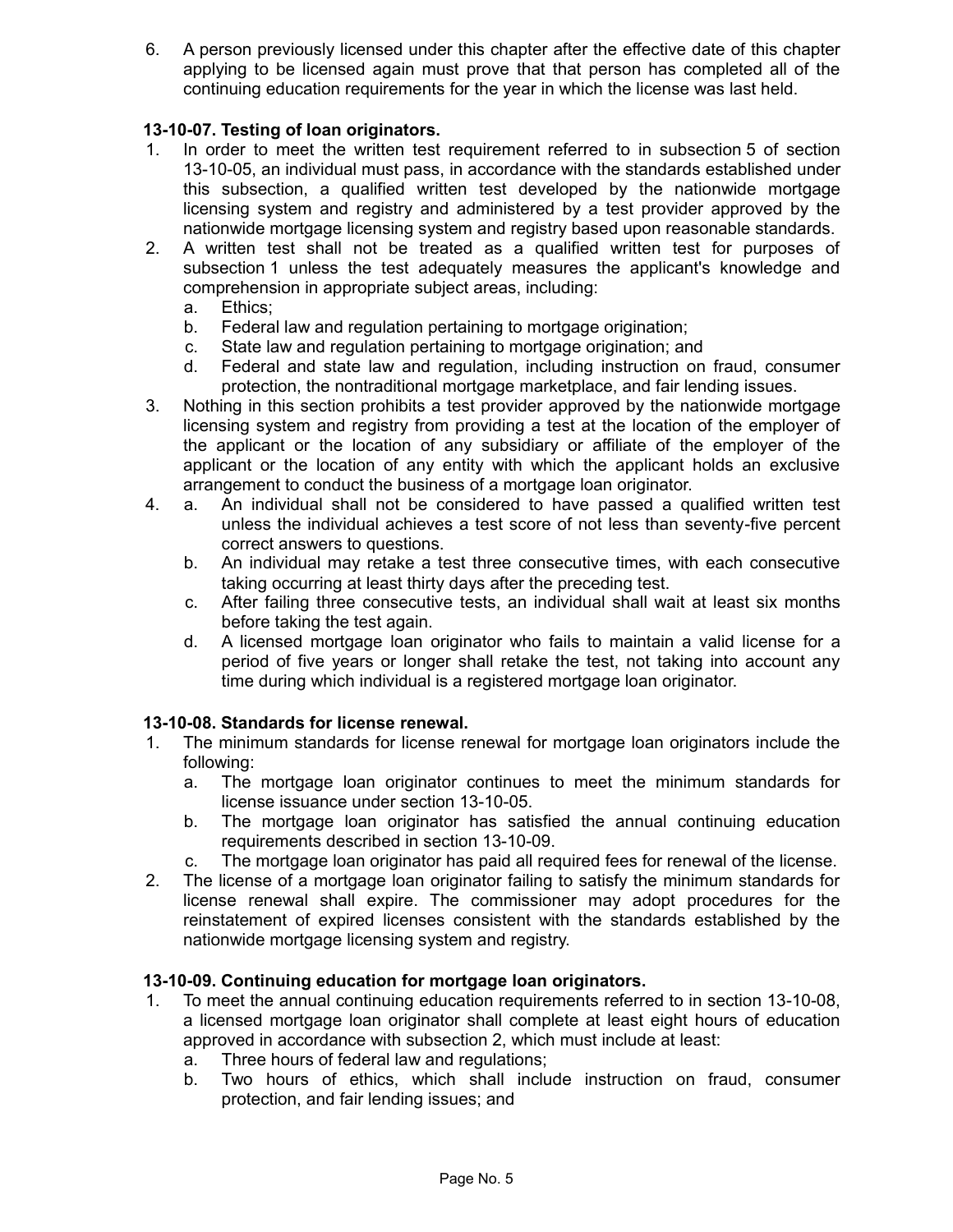- c. Two hours of training related to lending standards for the nontraditional mortgage product marketplace.
- 2. For purposes of subsection 1, continuing education courses shall be reviewed and approved by the nationwide mortgage licensing system and registry based upon reasonable standards. Review and approval of a continuing education course must include review and approval of the course provider.
- 3. Nothing in this section precludes any education course, as approved by the nationwide mortgage licensing system and registry, which is provided by the employer of the mortgage loan originator or an entity that is affiliated with the mortgage loan originator by an agency contract or any subsidiary or affiliate of such employer or entity.
- 4. Continuing education may be offered in a classroom, online, or by any other means approved by the nationwide mortgage licensing system and registry.
- 5. For a licensed mortgage loan originator:
	- a. Except as allowed by subsection 2 of section 13-10-08 and subsection 9 of this section, an individual may only receive credit for a continuing education course in the year in which the course is taken; and
	- b. An individual may not take the same approved course in the same or successive years to meet the annual requirements for continuing education.
- 6. A licensed mortgage loan originator who is an approved instructor of an approved continuing education course may receive credit for the licensed mortgage loan originator's own annual continuing education requirement at the rate of two hours credit for every one hour taught.
- 7. A person having successfully completed the education requirements approved by the nationwide mortgage licensing system and registry in subsection 1 for any state shall be accepted as credit toward completion of continuing education requirements in North Dakota.
- 8. A licensed mortgage loan originator who subsequently becomes unlicensed must complete the continuing education requirements for the last year in which the license was held prior to issuance of a new or renewed license.
- 9. A person meeting the requirements of subdivisions a and c of subsection 1 of section 13-10-08 may make up any deficiency in continuing education as established by rule or regulation of the commissioner.

# **13-10-10. Authority to require license.**

In addition to any other duties imposed upon the commissioner by law, the commissioner shall require mortgage loan originators to be licensed and registered through the nationwide mortgage licensing system and registry. To carry out this requirement, the commissioner may participate in the nationwide mortgage licensing system and registry. For this purpose, the commissioner may establish by rule requirements as necessary, including:

- 1. Background checks for:
	- a. Criminal history through fingerprint or other databases;
	- b. Civil or administrative records;
	- c. Credit history; or
	- d. Any other information as deemed necessary by the nationwide mortgage licensing system and registry;
- 2. The payment of fees to apply for or renew licenses through the nationwide mortgage licensing system and registry;
- 3. The setting or resetting as necessary of renewal or reporting dates; and
- 4. Requirements for amending or surrendering a license or any other such activities as the commissioner deems necessary for participation in the nationwide mortgage licensing system and registry.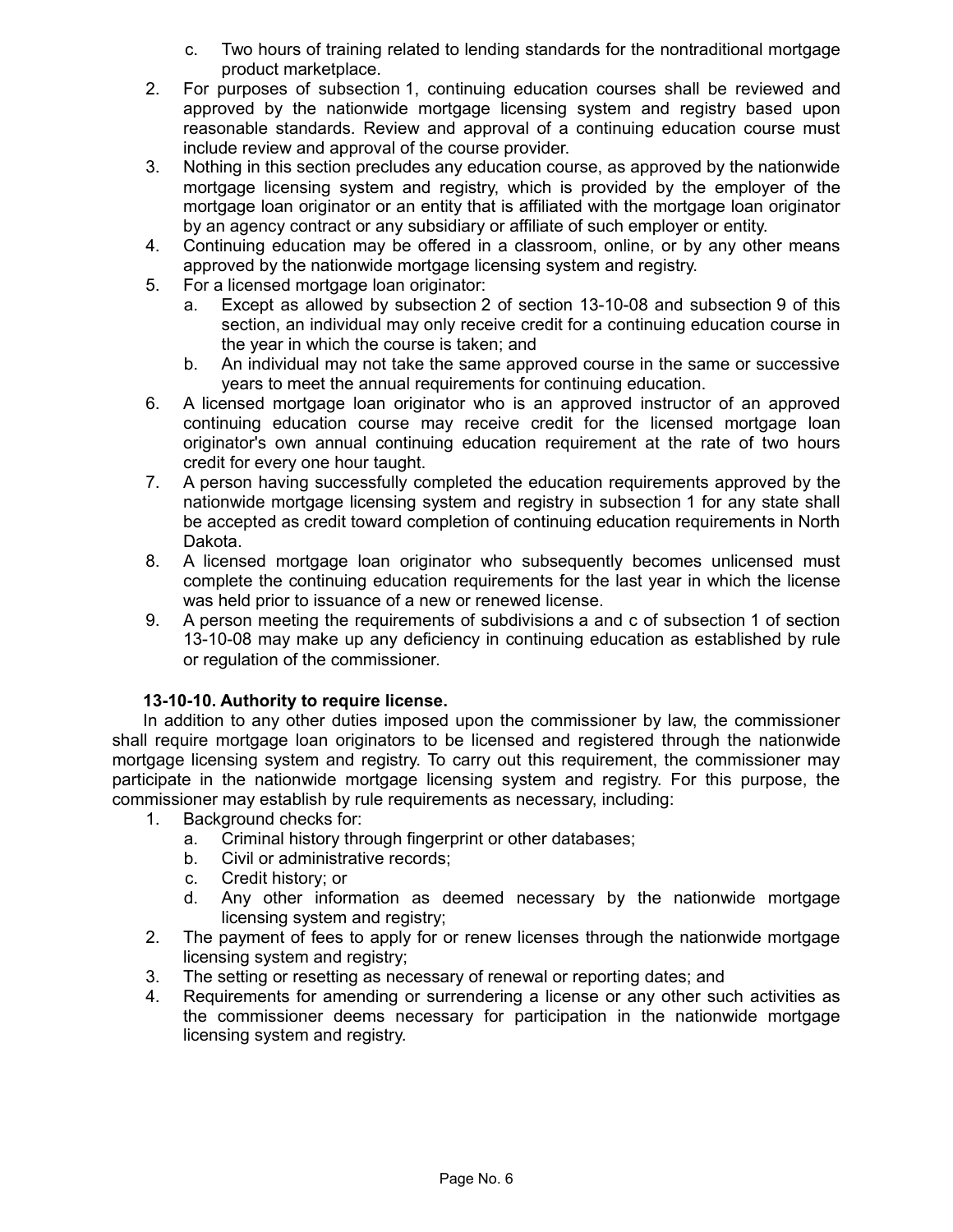#### **13-10-11. Nationwide mortgage licensing system and registry information challenge process.**

The commissioner shall establish a process by which mortgage loan originators may challenge information entered into the nationwide mortgage licensing system and registry by the commissioner.

### **13-10-12. Enforcement authorities, violations, and penalties.**

- 1. To ensure the effective supervision and enforcement of this chapter the commissioner may:
	- a. Deny, suspend, revoke, condition, or decline to renew a license for a violation of this chapter, rules or regulations issued under this chapter or order or directive entered under this chapter.
	- b. Deny, suspend, revoke, condition, or decline to renew a license if an applicant or licensee fails at any time to meet the requirements of section 13-10-05 or 13-10-08, or withholds information or makes a material misstatement in an application for a license or renewal of a license.
	- c. Order restitution against persons subject to this chapter for violations of this chapter.
	- d. Impose fines on persons subject to this chapter pursuant to subsections 2, 3, and 4.
	- e. Issue orders or directives under this chapter as follows:
		- (1) Order or direct persons subject to this chapter to cease and desist from conducting business, including immediate temporary orders to cease and desist.
		- (2) Order or direct persons subject to this chapter to cease any harmful activities or violations of this chapter, including immediate temporary orders to cease and desist.
		- (3) Enter immediate temporary orders to cease business under a license or interim license issued pursuant to the authority granted under subsection 5 of section 13-10-03 if the commissioner determines that such license was erroneously granted or the licensee is currently in violation of this chapter.
		- (4) Order or direct such other affirmative action as the commissioner deems necessary.
- 2. The commissioner may impose a civil penalty on a mortgage loan originator or person subject to this chapter, if the commissioner finds, on the record after notice and opportunity for hearing, that such mortgage loan originator or person subject to this chapter has violated or failed to comply with any requirement of this chapter or any regulation prescribed by the commissioner under this chapter or order issued under authority of this chapter.
- 3. The maximum amount of penalty for each act or omission described in subsection 2 is twenty-five thousand dollars.
- 4. Each violation or failure to comply with any directive or order of the commissioner is a separate and distinct violation or failure.

#### **13-10-13. Surety bond and minimum net worth requirements - Surety bond required.**

- 1. Each mortgage loan originator must be covered by a surety bond in accordance with this section. If the mortgage loan originator is an employee or exclusive agent of a person subject to this chapter, the surety bond of such person subject to this chapter may be used in lieu of the mortgage loan originator's surety bond requirement.
	- a. The surety bond shall provide coverage for each mortgage loan originator in an amount as prescribed in subsection 2.
	- b. The surety bond must be in a form as prescribed by the commissioner.
	- c. The commissioner may promulgate rules or regulations with respect to the requirements for such surety bonds as are necessary to accomplish the purposes of this chapter.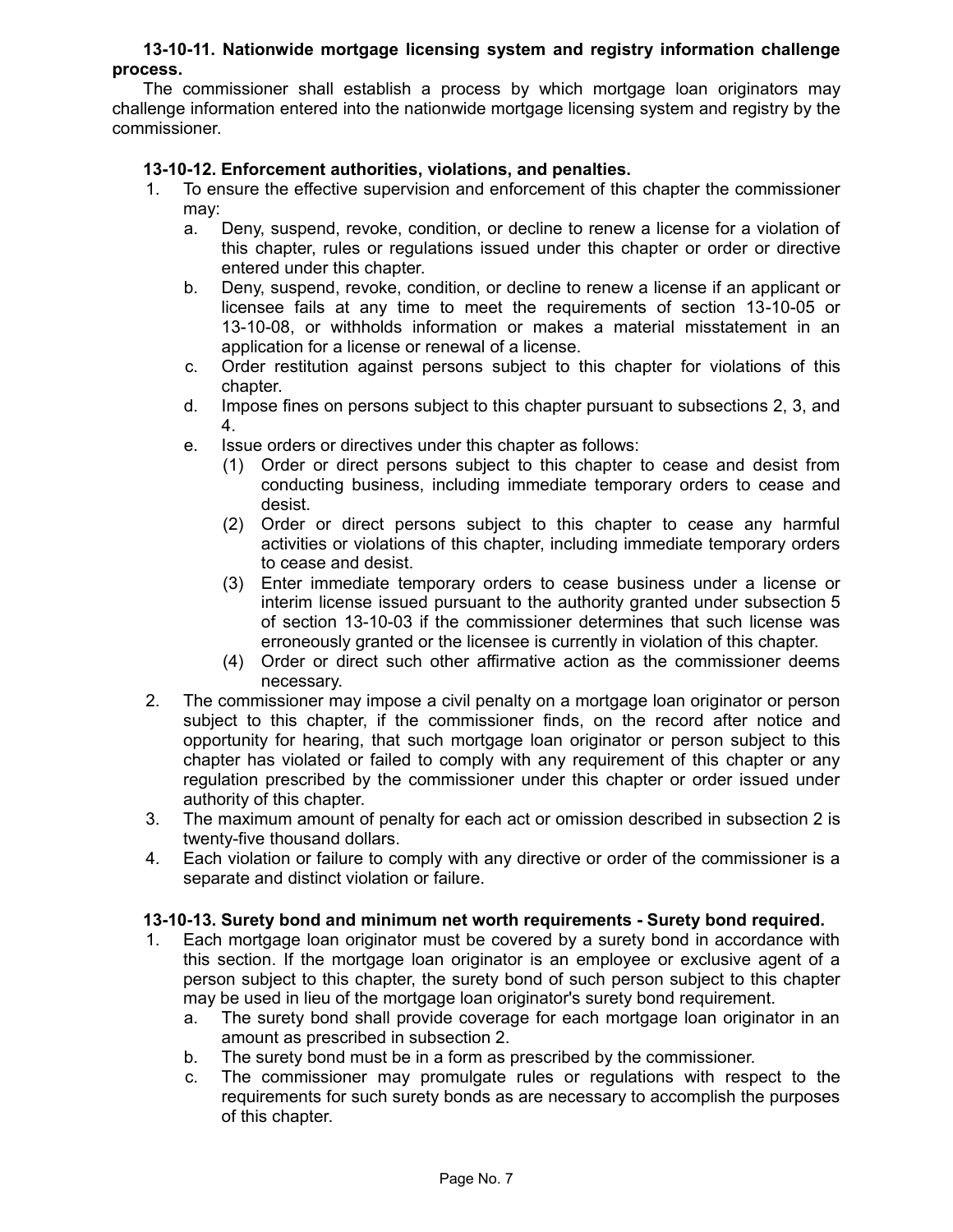- 2. The licensee shall maintain a surety bond in the amount as determined by the commissioner by rule. The amount must be reflective of the dollar amount of loans originated as of the previous yearend. However, the commissioner may increase the amount of the surety bond if the commissioner determines that such an increase is necessary to protect the public interests.
- 3. When an action is commenced on a licensee's bond, the commissioner may require the filing of a new bond.
- 4. Immediately upon recovery upon any action on the bond, the licensee shall file a new bond.

### **13-10-14. Minimum net worth required.**

A minimum net worth must be continuously maintained for mortgage loan originators in accordance with this section. If the mortgage loan originator is an employee or exclusive agent of a person subject to this chapter, the net worth of such person subject to this chapter may be used in lieu of the mortgage loan originator's minimum net worth requirement.

- 1. Minimum net worth must be maintained in the amount of twenty-five thousand dollars. However, the commissioner may increase the amount of minimum net worth if the commissioner determines that such an increase is necessary to protect the public interest.
- 2. The commissioner may promulgate rules or regulations with respect to the requirements for minimum net worth as are necessary to accomplish the purposes of this chapter.

### **13-10-15. Confidentiality.**

To promote more effective regulation and reduce regulatory burden through supervisory information sharing:

- 1. Except as otherwise provided in Public Law 110-289, section 1512, the requirements under any federal law or chapter 44-04 regarding the privacy or confidentiality of any information or material provided to the nationwide mortgage licensing system and registry, and any privilege arising under federal or state law, including the rules of any federal or state court, with respect to such information or material, continue to apply to such information or material after the information or material has been disclosed to the nationwide mortgage licensing system and registry. Such information and material may be shared with all state and federal regulatory officials with mortgage industry oversight authority without the loss of privilege or the loss of confidentiality protections provided by federal law or chapter 44-04.
- 2. For these purposes, the commissioner may enter agreements or sharing arrangements with other governmental agencies, the conference of state bank supervisors, the American association of residential mortgage regulators, or other associations representing governmental agencies as established by rule, regulation, or order of the commissioner.
- 3. Information or material that is subject to a privilege or confidentiality under subsection 1 is not subject to:
	- a. Disclosure under any federal or state law governing the disclosure to the public of information held by an officer or an agency of the federal government or the respective state; or
	- b. Subpoena or discovery, or admission into evidence, in any private civil action or administrative process, unless with respect to any privilege held by the nationwide mortgage licensing system and registry with respect to such information or material, the person to whom such information or material pertains waives, in whole or in part, in the discretion of such person, that privilege.
- 4. Application of chapter 44-04 relating to the disclosure of confidential supervisory information or any information or material described in subsection 1 which is inconsistent with subsection 1 shall be superseded by the requirements of this section.
- 5. This section does not apply with respect to the information or material relating to the employment history of, and publicly adjudicated disciplinary and enforcement actions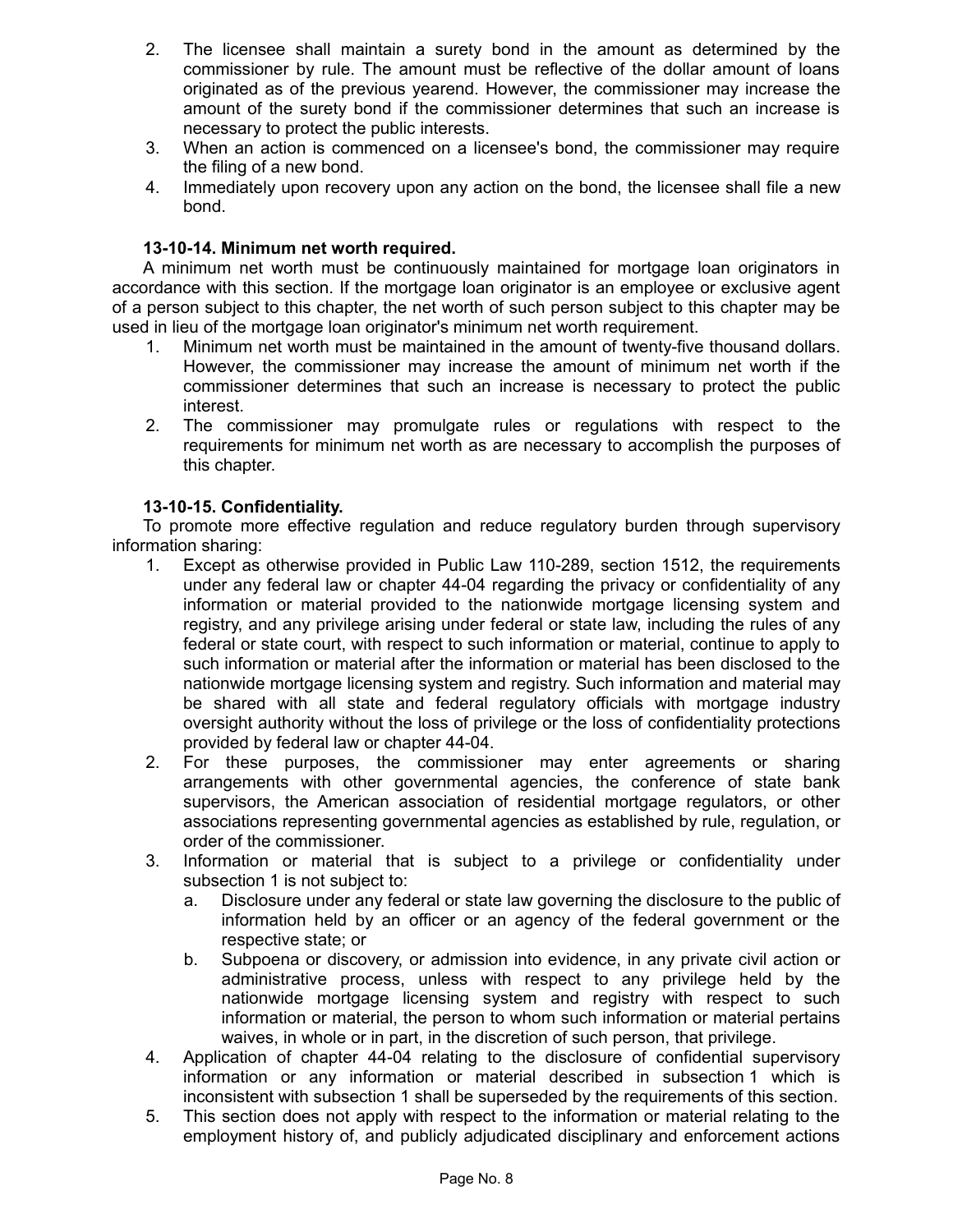against, mortgage loan originators that is included in the nationwide mortgage licensing system and registry for access by the public.

# **13-10-16. Investigation and examination authority.**

In addition to any authority allowed under this chapter, the commissioner may conduct investigations and examinations as follows:

- 1. For purposes of initial licensing, license renewal, license suspension, license conditioning, license revocation or termination, or general or specific inquiry or investigation to determine compliance with this chapter, the commissioner may access, receive, and use any books, accounts, records, files, documents, information, or evidence, including:
	- a. Criminal, civil, and administrative history information, including nonconviction data;
	- b. Personal history and experience information, including independent credit reports obtained from a consumer reporting agency described in section 603(p) of the Fair Credit Reporting Act; and
	- c. Any other documents, information, or evidence the commissioner deems relevant to the inquiry or investigation regardless of the location, possession, control, or custody of such documents, information, or evidence.
- 2. For the purposes of investigating violations or complaints arising under this chapter, or for the purposes of examination, the commissioner may review, investigate, or examine any licensee, individual, or person subject to this chapter, as often as necessary in order to carry out the purposes of this chapter. The commissioner may direct, subpoena, or order the attendance of and examine under oath all persons whose testimony may be required about the loans or the business or subject matter of any such examination or investigation, and may direct, subpoena, or order such person to produce books, accounts, records, files, and any other documents the commissioner deems relevant to the inquiry.
- 3. Each licensee, individual, or person subject to this chapter shall make available to the commissioner upon request the books and records relating to the operations of such licensee, individual, or person subject to this chapter. The commissioner shall have access to such books and records and interview the officers, principals, mortgage loan originators, employees, independent contractors, agents, and customers of the licensee, individual, or person subject to this chapter concerning their business.
- 4. Each licensee, individual, or person subject to this chapter shall make or compile reports or prepare other information as directed by the commissioner in order to carry out the purposes of this section, including:
	- a. Accounting compilations;
	- b. Information lists and data concerning loan transactions in a format prescribed by the commissioner; or
	- c. Such other information deemed necessary to carry out the purposes of this section.
- 5. In making any examination or investigation authorized by this chapter, the commissioner may control access to any documents and records of the licensee or person under examination or investigation. The commissioner may take possession of the documents and records or place a person in exclusive charge of the documents and records in the place where they are usually kept. During the period of control, no individual or person shall remove or attempt to remove any of the documents and records except pursuant to a court order or with the consent of the commissioner. Unless the commissioner has reasonable grounds to believe the documents or records of the licensee have been, or are at risk of being altered or destroyed for purposes of concealing a violation of this chapter, the licensee or owner of the documents and records shall have access to the documents or records as necessary to conduct its ordinary business affairs.
- 6. In order to carry out the purposes of this section, the commissioner may: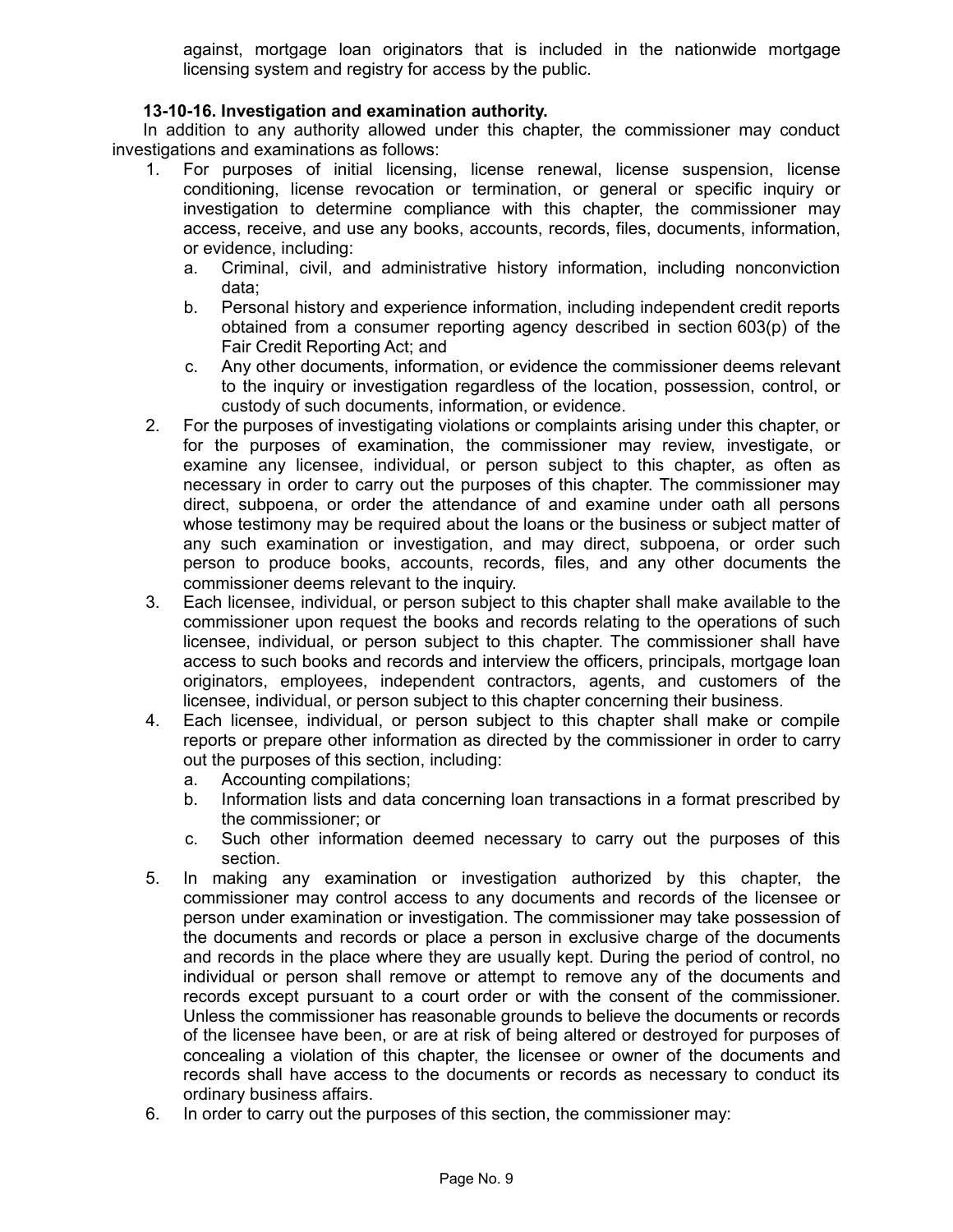- a. Retain accountants or other professionals and specialists as examiners, auditors, or investigators to conduct or assist in the conduct of examinations or investigations;
- b. Enter into agreements or relationships with other government officials or regulatory associations in order to improve efficiencies and reduce regulatory burden by sharing resources, standardized or uniform methods or procedures, and documents, records, information, or evidence obtained under this section;
- c. Use, hire, contract, or employ publicly or privately available analytical systems, methods, or software to examine or investigate the licensee, individual, or person subject to this chapter;
- d. Accept and rely on examination or investigation reports made by other government officials, within or without this state; or
- e. Accept audit reports made by an independent certified public accountant for the licensee, individual, or person subject to this chapter in the course of that part of the examination covering the same general subject matter as the audit and may incorporate the audit report in the report of the examination, report of investigation, or other writing of the commissioner.
- 7. The authority of this section remains in effect, whether such a licensee, individual, or person subject to this chapter acts or claims to act under any licensing or registration law of this state or claims to act without such authority.
- 8. No licensee, individual, or person subject to investigation or examination under this section may knowingly withhold, abstract, remove, mutilate, destroy, or secrete any books, records, computer records, or other information.

# **13-10-17. Prohibited acts and practices.**

It is a violation of this chapter for a person or individual subject to this chapter to:

- 1. Directly or indirectly employ any scheme, device, or artifice to defraud or mislead borrowers or lenders or to defraud any person;
- 2. Engage in any unfair or deceptive practice toward any person;
- 3. Obtain property by fraud or misrepresentation;
- 4. Solicit or enter into a contract with a borrower that provides in substance that the person or individual subject to this chapter may earn a fee or commission through best efforts to obtain a loan even though no loan is actually obtained for the borrower;
- 5. Solicit, advertise, or enter into a contract for specific interest rates, points, or other financing terms unless the terms are actually available at the time of soliciting, advertising, or contracting;
- 6. Conduct any business covered by this chapter without holding a valid license as required under this chapter, or assist or aid and abet any person in the conduct of business under this chapter without a valid license as required under this chapter;
- 7. Fail to make disclosures as required by this chapter and any other applicable state or federal law and regulations;
- 8. Fail to comply with this chapter or rules or regulations promulgated under this chapter, or fail to comply with any other state or federal law, including the rules and regulations thereunder, applicable to any business authorized or conducted under this chapter;
- 9. Make, in any manner, any false or deceptive statement or representation, including, with regard to the rates, points, or other financing terms or conditions for a residential mortgage loan or engage in bait and switch advertising;
- 10. Negligently make any false statement or knowingly and willfully make any omission of material fact in connection with any information or reports filed with a governmental agency or the nationwide mortgage licensing system and registry or in connection with any investigation conducted by the commissioner or another governmental agency;
- 11. Make any payment, threat, or promise, directly or indirectly, to any person for the purposes of influencing the independent judgment of the person in connection with a residential mortgage loan or make any payment, threat, or promise, directly or indirectly, to any appraiser of a property, for the purposes of influencing the independent judgment of the appraiser with respect to the value of the property;